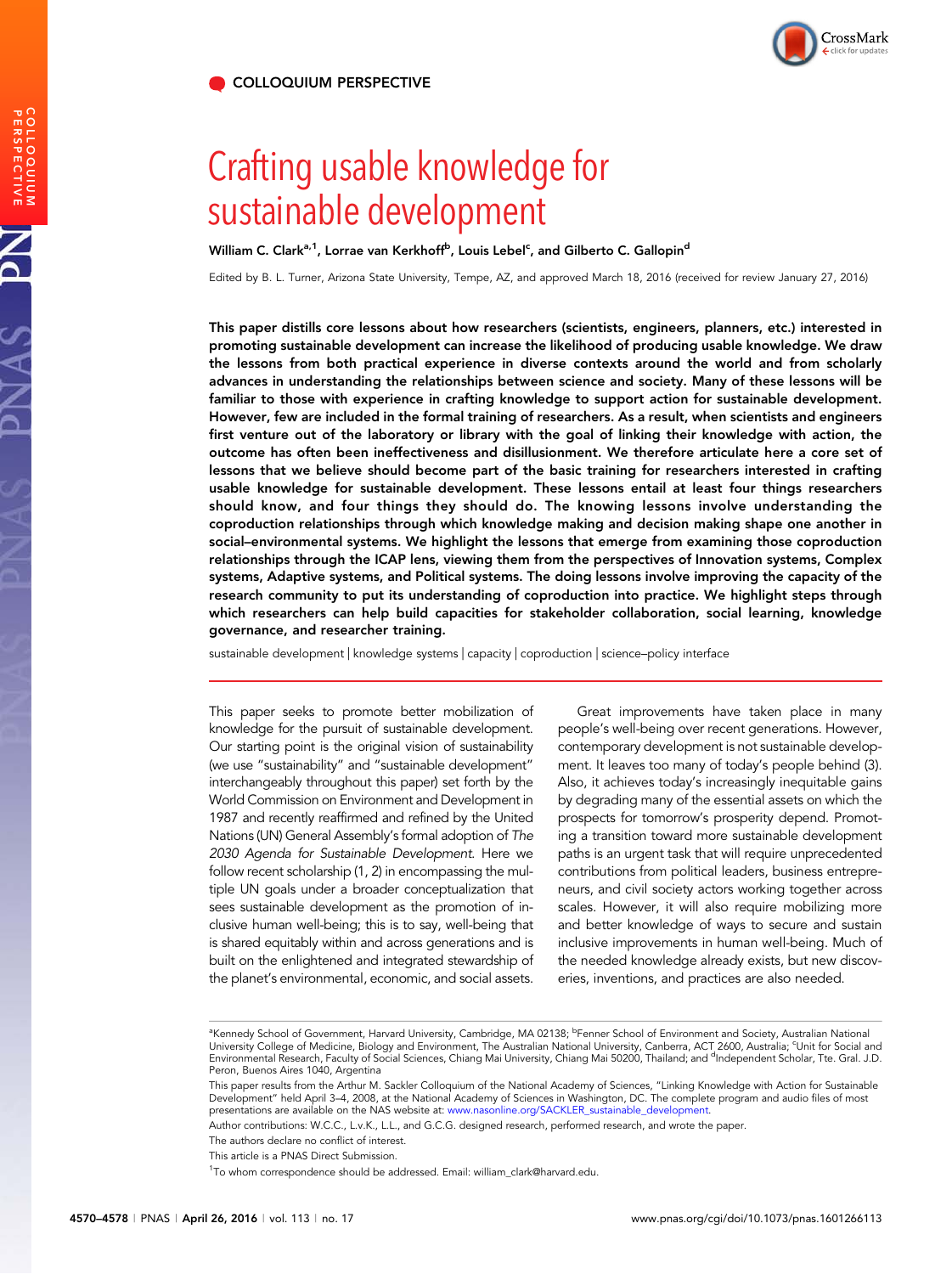What are the prospects for successful mobilization of knowledge to promote sustainable development? Much has clearly been accomplished. However, too much potentially valuable knowledge produced by committed researchers languishes in libraries, unused by society; and too many of society's greatest needs for new knowledge remain relatively unexplored by researchers. A transition toward sustainability thus requires not just more knowledge, but more usable knowledge.

A great deal has been learned in recent years about the nature and production of usable knowledge (4, 5). This is reflected not only in a growing body of case studies on relationships between science and society but also in flourishing fields of relevant theory building, replete with the requisite jargon and specialist debates. We have sought through our own work to make both empirical and theoretical contributions to this emerging body of scholarship and to apply it in advancing sustainable development on the ground. In pursuing those applications, however, we found that the very success of science and society studies as a field of fundamental scholarship has tended to make its practical implications increasingly inaccessible to many of the researchers who might use it in their struggles to produce more usable knowledge. Our goal in this paper is therefore not to enrich fundamental understanding of science–society relationships, but rather to distill some of what we believe to be the field's most important practical implications for sustainability-related research. In particular, we present here our response to two pragmatic questions: (i) what should researchers know about the nature of usable knowledge and the barriers and opportunities for producing it; and (ii) what should they do to translate what they know into action?

# What Should Researchers Know About Usable Knowledge?

Researchers working on sustainable development generally acknowledge that they are seeking to understand the dynamics of coupled "social–environmental systems" (SESs; we use this term to encompass work describing itself as focused on socio-ecological systems, social–ecological systems, and coupled human–environment systems), in which the social (human populations, economies, technologies, institutions, etc.) interacts with the environmental (climate, ecosystems, biogeochemical cycles, etc.) at multiple scales (6–8). Less widely appreciated is that knowledge-making and decision-making in such systems are continually reshaping one another in what have been called relationships of "coproduction" (9, 10). Consider, for example, how the growing scientific evidence for transboundary movement of pollutants in the 1980s helped to launch whole new forms of international environmental treaties. At the same time, however, that drive for global rules undermined attention to the local knowledge that was necessary for implementing the global rules effectively in particular contexts. Another example is how hydropower researchers' preference for improving large dams and turbines rather than smallscale, in-stream generators resonated with governments' preference for centralized planning and decision-making rather than the empowerment of local communities. Such coproduction relationships have profound implications for researchers who are striving to craft usable knowledge for sustainable development. We have found that those implications can be illuminated by viewing coproduction in SESs through the "ICAP" lens: seeing them as Innovation systems, Complex systems, Adaptive systems, and Political systems (Fig. 1).

Innovation Systems. This first ICAP perspective highlights that researchers' new discoveries, inventions, or insights become usable knowledge only through integration within larger innovation systems. A copious literature on such systems addresses the factors shaping how new knowledge is "conceived, developed, codified, and deployed" (11, 12). For our purposes, it implies that to produce usable knowledge for sustainable development, researchers need to (i) listen to the potential users who they hope will act upon their discoveries, adjusting their agendas to reflect those users' needs rather than the enthusiasms of academia or funders; (ii) integrate their work on discovery and invention with complementary innovation processes involving adjustment to fit local contexts, field testing, scale-up, and retirement; and (iii) realize that new knowledge is more likely to become useable knowledge when it is shaped to "fit" within, and thus draw utility from, the system of existing ideas, technologies, and governing institutions. Sustainable development also needs radical new knowledge that challenges existing ideas, technologies, and practices. However, such potentially transformative knowledge will still need to find connections into existing innovation systems and will thus depend on actor coalitions pushing the system to adopt and use it (13, 14).

The importance of seeing the challenge of crafting usable knowledge in terms of whole innovation systems, rather than discovery or invention alone, is illustrated by the history of the first green revolution in agriculture (henceforth "GR1"; ∼1966–1985) (15). GR1 was launched with the goal of inventing and making publically available high yielding crop varieties that could alleviate the risk of hunger in the developing world. Its basic strategy was to do the inventing by mobilizing scientific talent from around the world in newly formed global research centers and then relying on public and private sector actors at the national level to do the essential work of adaptation to local conditions, field testing, and dissemination. By many measures, GR1 was a success. On the other hand, the initial selection of crops on which to focus was



Fig. 1. A framework for crafting usable knowledge for sustainable development. The coproduction relations of social–environmental systems are understood through lenses seeing them as innovation, complex, adaptive, and political systems (knowing). Capacities to mobilize this understanding for creating usable knowledge are needed in the realms of stakeholder collaboration, social learning, knowledge governance, and researcher training (doing).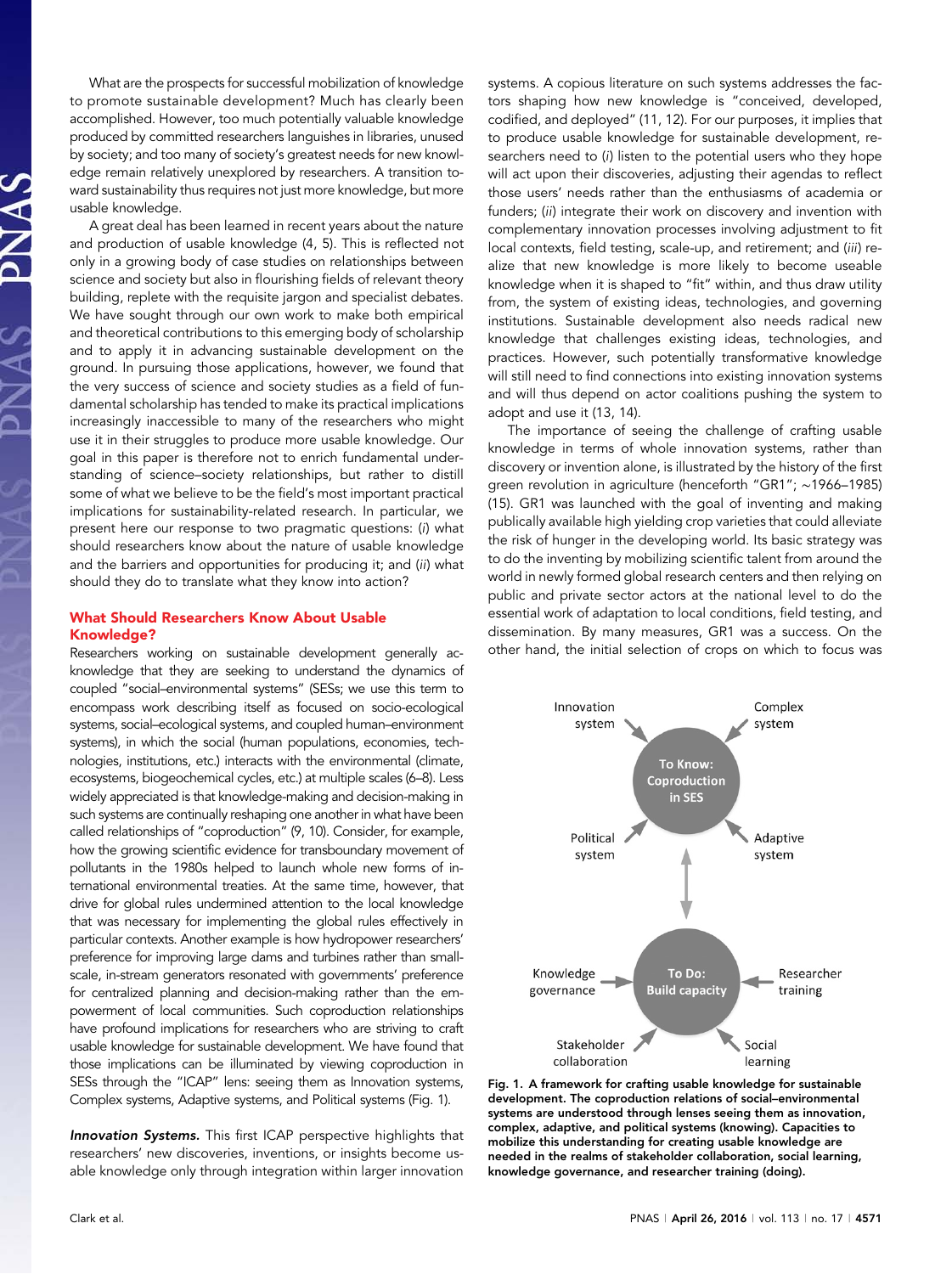strongly influenced by what crops had already been studied in the developed world rather than by the needs of farmers in the developing world. As a result, many important crops—especially for Africa—were neglected. Even for those crops that were selected, the research emphasis was on developing varieties that would result in higher yields under "favorable conditions" of ample water from rain or irrigation, on top of access to fertilizers and pesticides. Places that could not meet such conditions generally failed to benefit from GR1. Since the mid-2000s, these multiple shortcomings have been addressed in a second "evergreen" revolution, one more focused on the needs of the least well off farmers, more attentive to environmental and health effects of new crop varieties and practices, and more committed to nurturing local capacity for fitting new varieties to specific social–environmental contexts (16). That revolution in innovation systems for food production is ongoing with some clear success. However, the ultimate outcome remains to be seen.

Innovation systems analysis has shown that efforts to craft usable knowledge have been constrained by models of researcher-driven, one-directional "technology transfer." Reformers have called for and implemented more collaborative, iterative, and interactive models of innovation that acknowledge the importance of coproduction relationships between knowledge-making and decision-making. The systemic perspective emphasizes that for success in crafting usable knowledge, researchers must understand the need to work together not only with ultimate users and decision makers, but also with a host of other actors involved in performing the multiple tasks of a well-functioning innovation system: funders, entrepreneurs, field evaluators, etc.

**Complex Systems.** Our second ICAP perspective suggests that researchers seeking to produce usable knowledge for sustainable development should know that the SESs they seek to influence are profoundly complex systems. The study of such systems has generated a substantial literature about how collective behaviors of a relevant "whole" (sand dunes, a human body, an SES) emerge not only from the properties of its component parts, but also from the interactions among its component parts and between those parts and their surroundings (17). This literature suggests that to produce usable knowledge for sustainable development, researchers should know that (i) you can't just do one thing (i.e., your discoveries, inventions, and interventions will have multiple impacts at multiple scales and not just the one you intended); (ii) those impacts will almost always be context dependent, rendering quixotic the quest for "panaceas" that can be applied universally (18); and (iii) those impacts may involve abrupt or irreversible changes to the system, limiting the efficacy of traditional trial and error approaches.

A striking example of the challenges that the complex system character of SESs pose for efforts to craft usable knowledge is provided by recent efforts to promote biofuels as a sustainable alternative to fossil fuels (19–21). The basic concept, backed by early experience in Brazil, made biofuels seem to many a perfect case for moving knowledge into action for sustainability: the plants would capture sunlight and carbon dioxide and turn it into fuels that could be burned with little or no net release of greenhouse gases. However, although net emissions of greenhouse gases from the use of sugar cane biofuels produced in Brazil were indeed substantially lower than those of the fossil fuels they replaced, emissions of biofuels produced from heavily fertilized corn in the United States turned out to be higher (i.e., no panaceas). Worse, the biggest impact of promoting corn-based biofuels turned out not to be on greenhouse gas emissions at all, but rather on food prices. The shift

of crop land from producing food to producing fuel, combined with droughts and policy errors, resulted in spiking food prices around the world that, in turn, exacerbated political unrest (i.e., multiple impacts). The US biofuel blunder turned out to be difficult to reverse because the system of government subsidies put in place to stimulate adoption developed a strong political constituency of its own to keep the program in place (i.e., irreversibility). Comparable examples abound.

Because SESs are complex systems, it is important for researchers to identify the key variables that determine the potential for sustainable development: armed with such knowledge, society has a "watch list" of possible impacts across the entire SES that can counter tendencies to focus prematurely on a narrow range of planned or expected outcomes. Current progress in sustainability science provides a theoretical foundation for this work, suggesting that any scoping effort should identify key variables relevant to the specific SES of interest from each of five major clusters of capital assets: natural capital, human capital, manufactured capital, social capital, and knowledge capital (22). The scoping effort should also seek to identify potential trends in key boundary conditions (environmental and social) that are beyond the control of the SES of interest, but could significantly affect the potential utility of new knowledge there.

Researchers need to realize that exogenous conditions (e.g., climate change, political unrest) may overwhelm local SES dynamics, such that the search for useable knowledge to change those dynamics becomes unrealistic. Finally, researchers should appreciate that even with effective scoping efforts, the nonlinear characteristics of SESs guarantee that the knowledge produced by research will have impacts that researchers didn't intend. It follows that in the face of the complexity of the systems we seek to understand and manage for sustainability, the ultimate requirement for researchers seeking to produce usable knowledge may simply be humility (23).

Adaptive Systems. Our third ICAP perspective suggests that researchers seeking to manage coproduction relationships in SESs should also know that they are intervening in highly adaptive systems. The relevant literature often subsumes the adaptive character of SESs in more general discussions of their behavior as "complex adaptive systems" (24, 25). However, systems can be complex without being adaptive. The key features that make even simple systems adaptive involve the added processes of variation and selection. For our purposes here, the ubiquity of such processes in SESs means that researchers hoping to produce usable knowledge for sustainable development should know that (i) novelty is always bubbling up in SESs through natural processes together with human discoveries and inventions; (ii) local conditions, both social and environmental, determine where particular novelties wither away and where some of them prosper and spread (although such conditions often reflect the intersection of multiple higher-order conditions in a particular place); and (iii) the SES dynamics that shape the future will therefore seldom be the same as the ones that have shaped the past.

Humanity's encounter with malaria provides a good example of the challenges for crafting usable knowledge that are posed by the adaptive character of coproduction relationships within SESs (26, 27). Malaria is an ancient and deadly disease of humans, caused by parasites that are transmitted via mosquito bites. Throughout history, people have adapted to malaria through the evolution of immunity and development of acquired resistance. Such biological adaptations, however, are restricted to people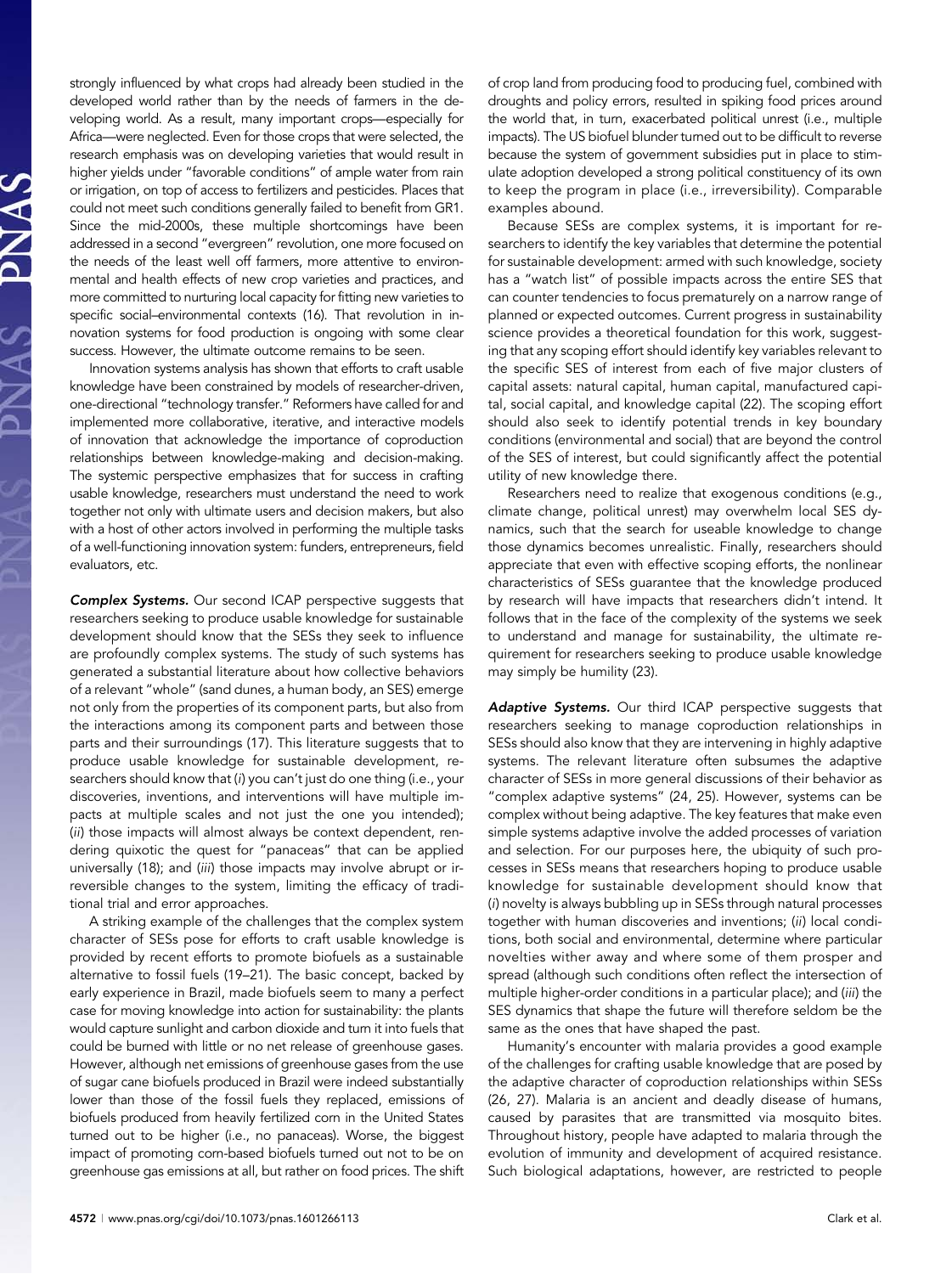living in places where malaria incidences have historically been high. Newcomers to malarial areas (whether soldiers, traders, tourists, or newborns) lack some or all of the biological adaptations and therefore have historically sickened or died at high rates. Research to protect such biologically vulnerable populations was initially focused on helping a relatively few soldiers and tourists from the rich world, rather than the much more numerous children of the poor world. Researchers nonetheless eventually produced usable knowledge on how to keep mosquitoes and people apart (e.g., with bed nets) and how to kill some of the parasites (with medicines) and mosquitoes (with insecticides). These new discoveries, however, stimulated new adaptations by both pests (that evolved resistance to the poisons and medicines, as well as new feeding habits to mitigate the efficacy of nets) and people (who have appropriated bed nets for a remarkable range of alternative uses). The result is that what was initially usable knowledge no longer does the job, necessitating new efforts to craft knowledge that will be usable (however transiently) for the perpetually changing challenge of malaria control in particular locations around the world. Such continually adapting systems are more the norm than the exception in the SESs we seek to manage in pursuit of sustainable development.

Because SESs are adaptive systems, researchers seeking to craft usable knowledge for sustainability need to see their tasks less in terms of optimality and control and more in terms of flexibility and adaptive management. In other words, researchers should take a significant role in helping society to see its SES interventions reflexively, emphasizing the tentativeness and transience of any new understanding of how the system works. Actions taken in hopes of guiding the system toward sustainability therefore need to be treated as experiments (28). Practically speaking, this means devoting more attention to the design of relevant indicators and monitoring systems, together with ways to make use of such knowledge. At a structural level, it means protecting novelty (conservation) and fostering it (innovation). It also means designing SESs that are "safe-to-fail" (as opposed to futilely striving to make them "fail-safe"), thus allowing them to survive long enough to learn from the blunders and surprises that the future will inevitably entail.

Political Systems. Our final ICAP perspective suggests that researchers seeking to manage coproduction relationships in SESs should take to heart the old adage that "knowledge is power." The creation and deployment of knowledge is therefore likely to be contested by stakeholders in the political systems that are a central feature of SESs where various groups engage in their perennial struggles for "who gets what." The relationships between knowledge and power are central to the growing literature on coproduction (29, 30). For our purposes, that literature implies that to produce usable knowledge for sustainable development, researchers should know that (i) they are likely to be perceived as "taking sides" through the knowledge they choose to produce no matter what they do; (ii) the incentives they face in their choice of which questions to pursue are likely to disproportionately reflect the priorities of some interested parties and not others; and (iii) how they treat the knowledge of local stakeholders will either empower those stakeholders by helping to validate their knowledge claims or disempower them by conveying that such knowledge is of little value.

Decades of largely ineffective political negotiation over crafting global climate change agreements show both the contested nature of the science, as well as the interactions between science and politics. Taking the scientific understanding of climate change as a global earth system process into the political realm as a call for a global agreement has had profound ramifications for efforts to reduce carbon emissions (31). Commentators have pointed out that the scientific fact that climate change has global impacts does not necessarily mean that the best political path to action runs through global accords, especially when most of the world's emissions are produced by a small number of countries. Subglobal agencies were long disempowered as agents for mitigating climate change because the political discourse dictated that entrepreneurial local action should not be supported until there was a global accord. This blunder may be starting to change under the Paris Agreement on climate change with its emphasis on subnational actions. Nonetheless, political contestations over responsibilities and actions have brought the science of climate change into the political domain, with widely publicized challenges to the Intergovernmental Panel on Climate Change (IPCC). The small but vocal band of critics hasn't hesitated to accuse scientists who have built successful academic careers in climate research of pushing the climate agenda to further their own interests. Due to the inescapable political dimensions of the system in which researchers operate, debates over the truth or otherwise of these claims, or indeed of the science itself, have often been irrelevant to the main political claim of those few resisting action: that science should not hold any special position in political systems.

Researchers seeking to craft usable knowledge need to accept the political character of their work and to be aware that their science may impinge on power structures conditioning the opportunities of various actors. This means thinking through whose interests and agendas are likely to be supported, and whose threatened, by the problems we choose to address or ignore. It may mean forsaking research that academic colleagues would judge to be at the cutting edge of the field in favor of more mundane or practical work. It also means paying attention to the broader context, for example, where research projects generate positive outcomes at a local level (e.g., greater sex equity or minority empowerment) that are resented or counteracted by those further up the political hierarchy who are threatened by such outcomes.

Above all, researchers should know that they must earn the trust of potential users who may literally be risking their lives and livelihoods by acting on the new ideas, interventions, and devices that we push their way. Building such trust does, of course, require that our work be perceived as credible by users: that they see our new discoveries and insights as likely to be true and our new technologies as likely to perform as claimed. However, new knowledge must also be seen by users as salient (relevant) to their needs, rather than simply stuff that we ourselves are enthusiastic about. Finally, it must be seen to be legitimate: to have been created in ways that users see as "respectful of stakeholders' divergent values and beliefs, unbiased in its conduct, and fair in its treatment of opposing views and interests" (32, 33). How new knowledge can be crafted so that it will be perceived by users to meet these salience–credibility–legitimacy criteria, and thus be trusted enough to be used, is addressed in the next section of this paper.

### What Should Researchers Do About Usable Knowledge?

Understanding what makes knowledge usable for sustainable development is of limited value unless we also have the capacity to transform such understanding into practice. "Capacity," as we use the term here, includes the capability to act and the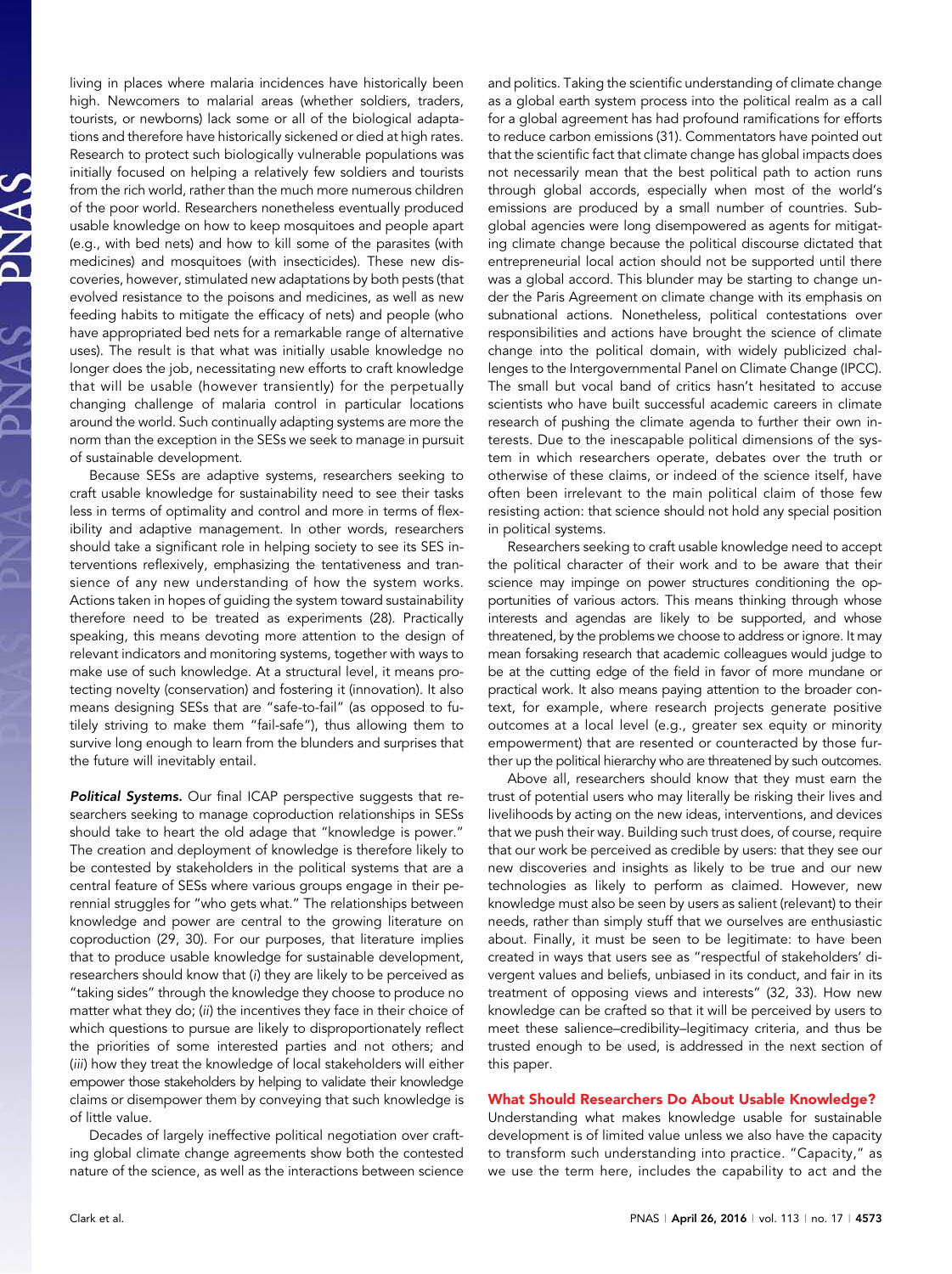competence to do so effectively (34). We argue that to support the crafting of usable knowledge for sustainable development, researchers can and should help build core capacities for stakeholder collaboration, social learning, knowledge governance, and researcher training (Fig. 1).

Stakeholder Collaboration. Efforts to craft usable knowledge should build a capacity for collaboration with a wide and inclusive range of stakeholders in sustainable development (35). There are at least two reasons for this.

First, collaboration is needed because researchers can't craft usable knowledge on their own. Because our efforts involve dealing with complex systems, we need to collaborate with other experts—researchers and practitioners—who understand parts of the SES that we do not. Because our efforts to craft usable knowledge locate us in political systems, we need to collaborate with the intended users to craft a shared understanding of what sorts of knowledge, produced how, will be salient, credible and legitimate for them. Because our discoveries, insights and inventions are only part of the larger innovation system through which usable knowledge is created, we need to collaborate with evaluators and entrepreneurs who can help to nurture our research findings into action at larger scales. Finally, because we know these are also adaptive systems, we need to collaborate with people committed to long term monitoring and management who can help us design, assemble, and use feedback on how the SES responds to new knowledge interventions.

A second reason to build capacity for collaboration is that researchers shouldn't try to craft usable knowledge on their own. Understanding research as a social and political process, not just a process of discovery, highlights the moral and ethical dimensions of working with the people whose lives are affected by sustainability decisions. Building and using a capacity for collaboration is therefore both an important means for advancing inclusive development and an antidote to the elitism that expert-led development so often—and so inappropriately—entails. Researchers need to be aware, however, that the inclusion created through collaboration is never complete. Understanding the implications of knowledge for those who are "in" and those who are "out" must always remain an important aspect of the collaborative capacity that we seek to build.

How can researchers help build the capacity for collaboration that is needed to support the crafting of usable knowledge? First, researchers need to recognize that stakeholders are diverse. Meeting the needs of particular groups therefore requires tailored, often distinct, approaches to communication, engagement and building competencies within each group (35). Second, they need to appreciate that the opportunities for and barriers to collaboration among stakeholders are context specific. Strategies therefore need to be tailored to particular situations, acknowledging histories of conflict or cooperation (36). Third, researchers must grapple with the challenges of competing cultures (sets of assumptions, norms, incentives, and expectations) that can divide potential collaborators (37).

Bridging such cultural divides often benefits from "boundary work" (38, 39). Boundary work is essentially what its name implies: engagement at the interface among potential collaborators to address practical, political, and cultural mismatches in their notions of usable knowledge. It can be as simple as promoting communication among potential collaborators who have no history of talking with one another; or more complex, involving translation of mutually incomprehensible concepts. It can even involve mediation of substantive differences in goals or beliefs (32). Effective boundary work has been carried out informally by committed and respected individuals, and formally by dedicated organizations (e.g., agricultural extension services). The common feature of effective boundary workers is that they gain the trust of potential collaborators by working to promote the crafting of shared knowledge that is usable by all. The capacity for effective boundary work in a particular context can be difficult to build and hard to maintain. Because boundary workers are often looked on by the stakeholders they seek to bring together as neither classic researchers nor active users, their work is often undervalued. Researchers can contribute to capacity building for stakeholder collaboration by understanding the need for, and role of, boundary workers, by publically valuing their contributions, and by helping to protect them when their jobs or independence are threatened.

Social Learning. Researchers seeking to craft usable knowledge for sustainable development also need to build capacity for continuous, contextualized social learning. There are many definitions of social learning (40, 41). Here we focus on learning that takes place beyond the level of the individual: across teams and organizations. In such social learning, lessons, innovation, and change at higher levels of organization can be greater than the sum of individual experiences. This refocusing may often require substantial adjustments in present research capacities, oriented as they often are to the goals of knowing rather than learning (42).

The need for building learning capacities follows directly from the characteristics of SESs discussed earlier. Because such systems are complex, they will surprise us. Because they are adaptive, the rules that govern their behavior are continually changing in unpredictable ways. Because they are heterogeneous, those changes in rules will take different forms in different places. The prospects for accurately predicting the long term consequences of new ideas, policies, or technologies are thus limited (43, 44). We have no realistic choice but to treat the introduction of new knowledge as an experiment that presents us with opportunities to learn. In the previous section we argued that researchers need to engage in collaboration with a range of stakeholders; social learning is an important part of what those collaborations should do. Researchers can help build improved capacity for social learning in at least four key ways.

- i) Individual researchers can adopt an orientation to their work that favors learning over knowing. Doing so implies a shift away from prevailing mental models that often represent research as individualistic, competitive and based on a search for science-based knowledge creation. Complementary models are also needed that see research as interactive, cooperative, and based on bringing multiple knowledges and expertise together. Social learning aims to create multidimensional, evolving understandings of complex issues.
- ii) Organizations can design research arenas as "safe spaces" that reward rather than punish the recognition of error and failure. At their best, independent universities, think tanks, and the press have provided some of the most important safe spaces that are so central to social learning (45, 46). Researchers need to work to assure that the potential capacity of their own organizations for creating safe spaces is realized in practice.
- iii) A third key area of capacity building for social learning is methodological. Research designs and methods are needed to facilitate the individual and organizational capacities noted above: methods for dialogue and knowledge sharing; research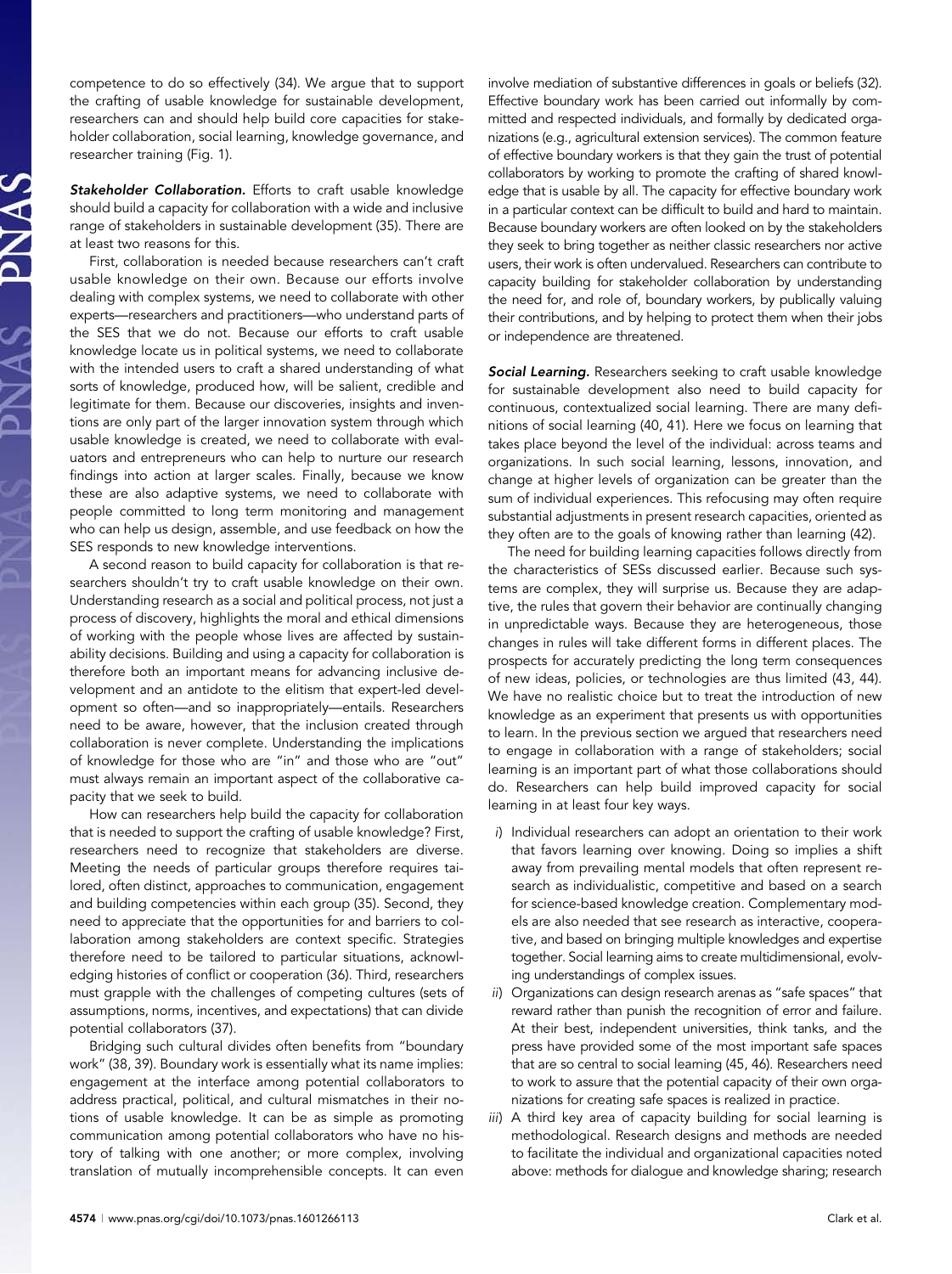designs that establish baselines and allow for adaptation of the research as it progresses (47). Methodological innovations are needed that support learning within research projects, but also across the research community as experience and expertise in coproduction builds.

iv) Finally, fostering capacity for social learning means critically examining contemporary scientific institutions that favor single-issue, log-frame approaches to research while excluding diverse knowledges and iterative process. Extending the social learning community to include research funders and development agencies creates opportunities to reconsider markers of research quality and indicators of success. Building a dialogue with those responsible for evaluating research can start to address the structural constraints that hinder more widespread application of methods that better link research-based knowledge with action.

An emerging opportunity for social learning can be seen in current discussion and debates around the measurement of the UN Sustainable Development Goals (SDGs), with their renewed emphasis on data and monitoring (48). The so-called "data revolution" required by the SDGs is creating exciting new opportunities for rapidly expanding the global data pool on which social learning efforts can draw, both through facilitating formal monitoring systems via innovations in technologies, and through crowdsourcing. However, there is a large difference between designing elaborate monitoring systems and connecting these data to actual decision-making. Crafting such connections requires researchbased processes that foster collaboration, create safe spaces for experimentation, develop iterative methodologies, and engage evaluation communities in academia and the UN system. None of these experiments are likely to produce panacea solutions. However, many have latent in them valuable lessons that could inform efforts to shape a more effective learning system for the SDGs.

Knowledge Governance. Efforts to craft usable knowledge also need to build a capacity for recognizing and reshaping the rules and norms governing the relationships of coproduction. Knowledge governance is concerned with the formal and informal rules that govern knowledge processes, including production, sharing, access, and use (49). It includes familiar incentives such as promotion criteria and regulatory devices such as intellectual property law. However, it also encompasses less formal rules and norms that govern social expectations and judgments about how public decisions should be made. Building a capacity to understand prevailing systems of knowledge governance and to reshape them in the interests of sustainability is important for at least three reasons: (i) connecting knowledge across sites; (ii) scaling up research outcomes to larger programs or policies; and (iii) providing broader structural issues (50).

First, at a project scale, the assumptions and experiences we gain by learning to operate effectively within our own knowledge governance arrangements can create unrealistic and unsubstantiated assumptions about knowledge governance in different cultural or socio-political contexts. For example, the regular academic credentials such as recognized qualifications from respected institutions, peer-reviewed publications records, and project grant history may have little meaning or traction in contexts where knowledge becomes trusted through the personal connections, customary status, or local champions. Similarly, expectations such as transparency or objectivity in decision-making (both of which tend to facilitate the application of science) are not the same in all

cultural settings. In other words, understanding knowledge governance can help us to better navigate what salience, credibility, and legitimacy actually mean in different socio-political contexts, as we conduct projects that take us beyond those places we are most familiar with.

Second, analyzing knowledge governance arrangements can help detect where, why, and how promising successes in particular projects or places can scale up to foster broader social change. When projects work because they have successfully changed the rules, norms, or values of those participating, we should remember that the original rules, norms, and values typically still hold sway outside the microcosm of the project. Understanding how knowledge processes work at a level beyond the project can help participants identify strategic ways to collaborate and build trust that will give the project reach outside its immediate team and setting.

Finally, at the broadest scale, recognizing the dynamics of knowledge governance can help researchers identify and advocate for rules that support the discoveries, inventions, and insights with a strong public good character that are so badly needed to advance sustainable development. Where prevailing rules favor knowledge production through private rather than public organizations, innovations for sustainability will continue to be disadvantaged and underproduced. For example, in early 2000s, researchers noted that of more than 1,000 new pharmaceutical entities registered between 1975 and 1999, barely 1% were for tropical diseases or tuberculosis that together caused 11% of the global burden of disease. Private pharmaceutical companies simply did not find it profitable to research and develop such drugs (51, 52). Advocacy from public health researchers and practitioners led to the London Declaration of 2012, in which private companies agreed to provide resources requested by affected countries for drugs to tackle these "neglected" diseases. Awareness of the structural barriers that prevented both the creation of new knowledge (e.g., the need for profits) and the application of existing knowledge (e.g., lack of political pressure) together reconfigured the whole knowledge-to-action landscape with new public-private agreements. As this example shows, solutions can be integrated into the overall knowledge governance system in ways that address the bigger, more structural knowledge-to-action challenges, rather than "papering over" weaknesses through a few successful, but isolated, projects here and there.

Understanding the ways in which knowledge production and use are governed is our collective responsibility as researchers. Advocating for change where it is most needed offers practical strategies for connecting small-scale innovations to larger-scale structural change.

Researcher Training. Finally, a research community interested in promoting sustainable development should build capacity to extend its traditional training regimes. Needed are approaches that incorporate the additional skills and perspectives that will help to produce knowledge that is not only academically rigorous, but also usable and used in practice. Usable knowledge for sustainable development has long been produced by researchers in the absence of formal training, suggesting that informal and experiential approaches should not be underrated. Indeed, each of the authors of this paper, like many of the successful sustainability researchers we know, learned the craft of creating usable knowledge by muddling through in the field as much as by studying in the classroom. However, although learning the craft of producing usable knowledge, like learning any other craft, certainly benefits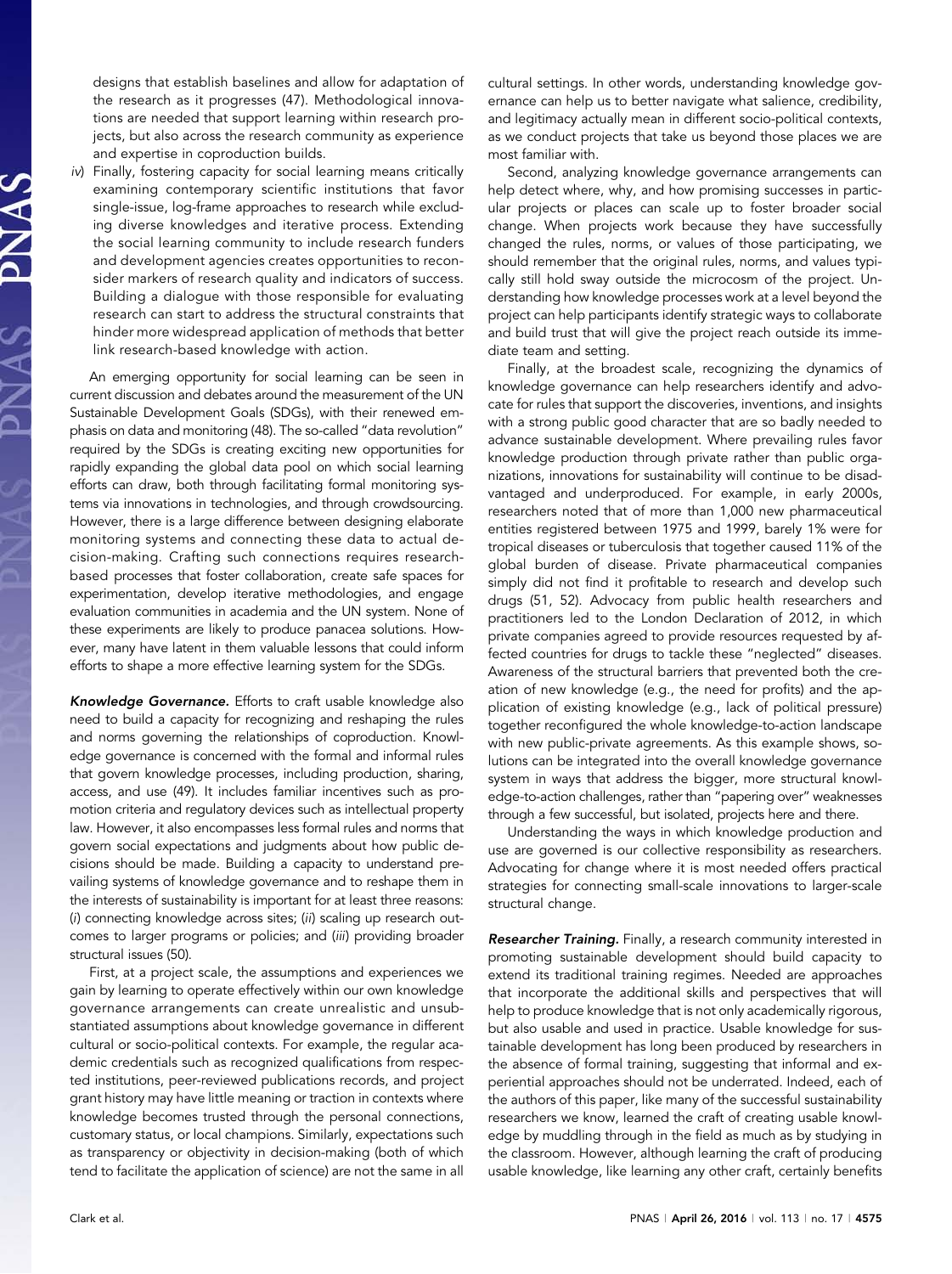from on-the-job training and mentoring, these are not enough for the sustainability challenges that confront us. Bigger, better, and more inclusive formal training programs in the crafting of useable knowledge are also needed, covering (at least) the themes covered in this paper.

Many training models and modes are possible. We suggest that effective training should usually involve some mix of specially developed curriculum materials, innovative ways of integrating those materials into the existing training regimes of researchers, and internships in established programs that are effectively crafting usable knowledge for sustainable development. Collaboration with other stakeholders to address sustainability issues in the community, for instance, can be successfully integrated with learning experiences of students and academic development (53, 54). Several other relevant experiments in training scientists for crafting usable knowledge for sustainable development have already been launched and provide a rich trove of experience and approaches to draw on. These experiments range from the pioneering efforts of the International Center for Diarrheal Disease Research in Bangladesh (now icddr,b), to Sayer and Campbell's manual on The Science of Sustainable Development for natural resource managers striving to promote sustainable practices in the developing world (55), to the hundreds of academic programs now addressing sustainability issues. Each of the authors of this article has benefited through involvement in one or more such efforts.

A program to pool and analyze the lessons from these many training experiments might be a rewarding next step for the sustainability science community (54, 56). Practical curricula would also benefit from assembling or creating a number of rich case histories that document for a variety of contexts the trials, tribulations, surprises, and lessons of past efforts to craft usable knowledge. Some such histories already exist (57–59), but few have been incorporated into the normal training of young research scientists and engineers.

With regard to effective ways of teaching relevant curriculum materials, important unresolved issues remain, including when and how. One possibility is to introduce ideas on useable knowledge, and people who are expert in creating it, to graduate students as part of their normal training. Another option is to provide short courses later on at a time when young researchers begin their professional research careers and become more directly concerned with problems of moving from knowledge to action. Integrating material into existing courses taken by researchers as part of their current training may be most desirable, but harder to accomplish than creating stand-alone courses. Building capacity for researcher training might also benefit from opportunities for researchers to spend a period in user settings, ideally under the guidance of experienced mentors. More such internships linking active researchers with a wide range of business, civil society, and government decision makers around the world would surely raise our collective capacity to craft usable knowledge for sustainability. Again, a concerted effort to collect and assess the experiences of multiple experiments being conducted around the world in the when and how of usable knowledge training would almost certainly be worthwhile.

#### Conclusion

More usable knowledge is urgently needed to help meet the challenges of sustainable development. Some of that knowledge will continue to bubble up from the grassroots level through the entrepreneurship of local innovators with little or no formal research training (59). Some will continue to trickle down from the world's elite laboratories and universities through the work of classically trained scientists and engineers pursuing basic blue sky research (60). Some is being created by researchers who have chosen to target some or all of their work on use-inspired research in support of sustainability development (61). Important as these multiple sources of knowledge may be, however, they are inadequate for the task at hand. Harnessing the full potential of science and technology to promote sustainable development requires that more researchers target a significant portion of their efforts on sustainability problems, and that those efforts become more effective in producing knowledge that is truly useful—and used—for achieving sustainability goals. We believe that these two requirements are related. Many researchers we know would be willing to focus more of their work on sustainability problems if they believed that doing so would actually help, in the framing of Amartya Sen, to "inform agitation" on the front lines of action for sustainable development (62).

We argued in this paper that there is a learnable skill to crafting usable knowledge for sustainable development. Relevant lessons have emerged from a combination of field experience and scholarly study over the last several decades, but are not generally included in the training of professional researchers. We attempted to distill here the most important of those lessons and to present them in a form accessible to researchers who want to do a better job in harnessing their knowledge and skills to promote sustainable development. In essence, we argue that researchers seeking to craft more useable knowledge for sustainable development should know (at least) four things and do (at least) four things. The knowing involves understanding the idea of coproduction: that knowledge making and decision making are continuously reshaping one another in the SESs that constitute the stage on which the drama of sustainable development is played out. We highlighted lessons for the crafting of usable knowledge that emerge from examining coproduction from the perspectives of SESs seen as innovation systems, complex systems, adaptive systems, and political systems. The doing involved in crafting usable knowledge for sustainable development constitutes efforts that improve the capacity of the research community to put its understanding of coproduction into practice. We highlight steps through which researchers can help build capacities for stakeholder collaboration, social learning, knowledge governance, and researcher training.

We suggested some of the myriad institutional reforms that could and should be carried out to support the crafting of more usable knowledge for sustainable development. However, we also believe that individual researchers have both a responsibility and multiple opportunities to contribute. In that spirit, we hope the ideas presented here will help and encourage our readers to contribute to existing efforts that are pursuing sustainability in real-world complex systems; to support others currently engaged in such work; to share lessons learnt as a peer or teacher; to reflect critically on their own experiences and the insights shared by others; and to use the resulting lessons—enthusiastically but humbly—as a guide to improve the crafting of usable knowledge for sustainable development.

## Acknowledgments

This work was supported by the National Oceanic and Atmospheric Administration's Climate Program Office, National Science Foundation Award SES-0621004; the Italian Ministry for Environment, Land, and Sea through its support of the Sustainability Science Program at Harvard University; and the International Development Research Centre, Ottawa, support to research on climate and water by the Unit for Social and Environmental Research at Chiang Mai University.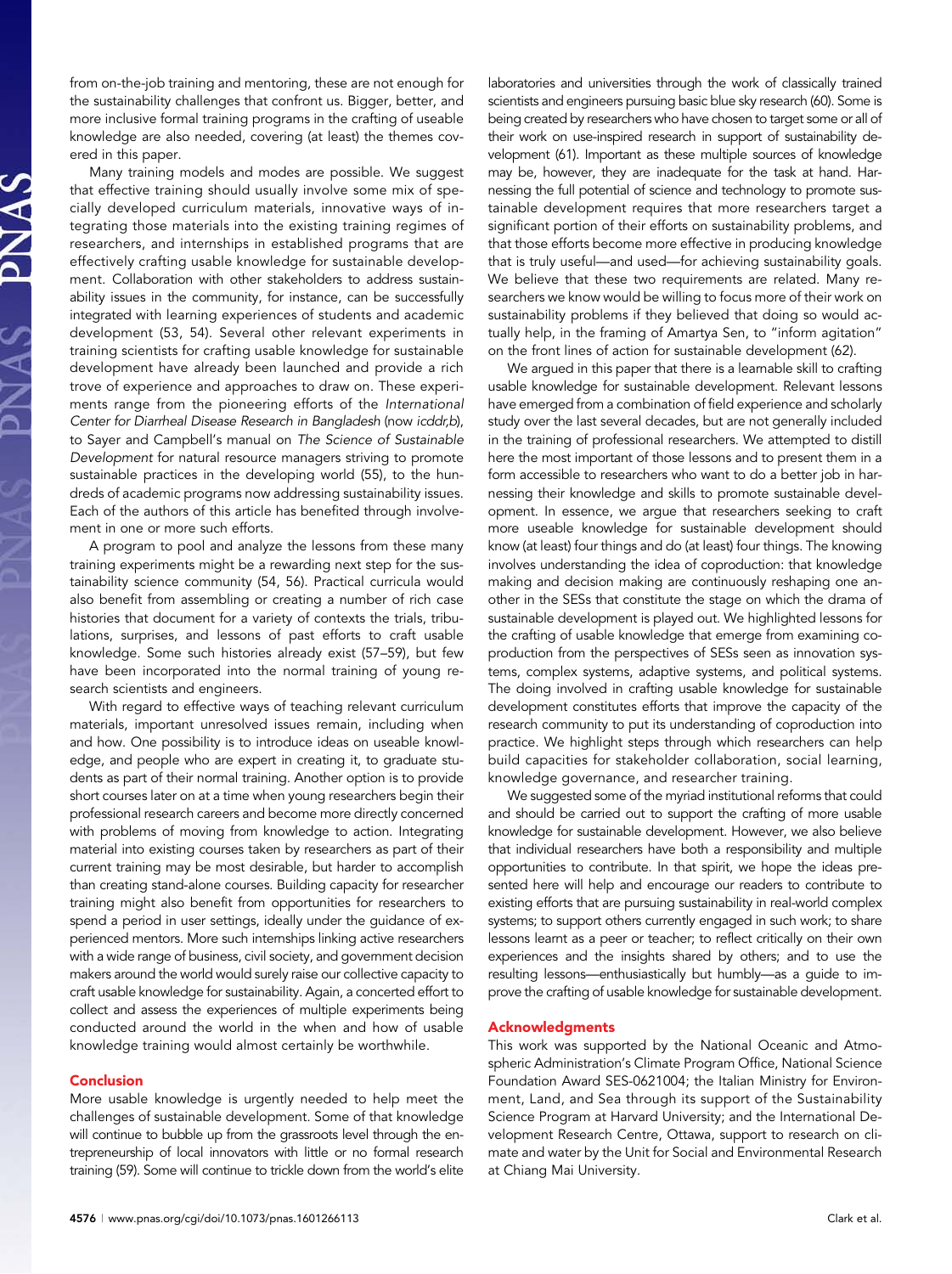- 1 Dasgupta PS (2013) The nature of economic development and the economic development of nature. Econ Polit Wkly 48(51):39–51.
- 2 Polasky S, et al. (2015) Inclusive wealth as a metric of sustainable development. Annu Rev Environ Resour 40:445–466.
- 3 UNDP (2011) Sustainability and Equity: A Better Future for All: Human Development Report 2011 (United Nations Development Program, New York).
- 4 Fazey I, et al. (2014) Evaluating knowledge exchange in interdisciplinary and multi-stakeholder research. Glob Environ Change 25:204–220.
- 5 Kirchhoff CJ, Lemos MC, Dessai S (2013) Actionable knowledge for environmental decision making: Broadening the usability of climate science. Annu Rev Environ Resour 38:393–414.
- 6 Eakin H, Luers LA (2006) Assessing the vulnerability of social-environmental systems. Annu Rev Environ Resour 31:365–394.
- 7 Ostrom E (2009) A general framework for analyzing sustainability of social-ecological systems. Science 325(5939):419–422.
- 8 Liu J, et al. (2015) Sustainability. Systems integration for global sustainability. Science 347(6225):1258832.
- 9 Jasanoff S (2004) States of Knowledge: The Co-Production of Science and the Social Order (Routledge, London).
- 10 Reyers B, Nel JL, O'Farrell PJ, Sitas N, Nel DC (2015) Navigating complexity through knowledge coproduction: Mainstreaming ecosystem services into disaster risk reduction. Proc Natl Acad Sci USA 112(24):7362–7368.
- 11 Brooks H (1980) Technology, evolution, and purpose. Daedalus 109(1):65–81.

S V N C

- 12 Fagerberg J, Mowery D, Nelson R (2005) The Oxford Handbook of Innovation (Oxford Univ Press, Oxford, UK).
- 13 Geels FW (2005) Processes and patterns in transitions and system innovations: refining the co-evolutionary multi-level perspective. Technol Forecast Soc Change 72(6):681–696.
- 14 Anadon LD, et al. (2015) Making technological innovation work for sustainable development. Harvard Kennedy School Faculty Research Working Paper Series RWP15-079 (Harvard Kennedy School, Cambridge, MA).
- 15 Pingali PL (2012) Green revolution: Impacts, limits, and the path ahead. Proc Natl Acad Sci USA 109(31):12302–12308.
- 16 Kesavan PC, Swaminathan MS (2008) Strategies and models for agricultural sustainability in developing Asian countries. Philos Trans R Soc Lond B Biol Sci 363(1492):877–891.
- 17 Norberg J, Cumming GS, eds (2008) Complexity Theory for a Sustainable Future (Columbia Univ Press, New York).
- 18 Ostrom E, Janssen MA, Anderies JM (2007) Going beyond panaceas. Proc Natl Acad Sci USA 104(39):15176–15178.
- 19 Naylor R, et al. (2007) The ripple effect: Biofuels, food security, and the environment. Environment 49(9):31–43.
- 20 Hertel TW, et al. (2010) Effects of US maize ethanol on global land use and greenhouse gas emissions: Estimating market-mediated responses. Bioscience 60(3):223–231.
- 21 Headey D, Fan S (2010) Reflections on the global food crisis: How it happened? How it hurt? And, how we can prevent the next one? IFPRI Research Monograph (International Food Policy Research Institute, Washington, DC), Vol 165, p 1–142.
- 22 Matson P, Clark W, Andersson K (2016) Pursuing Sustainability: A Guide to the Science and Practice (Princeton Univ Press, Princeton).
- 23 Jasanoff S (2003) Technologies of humility: Citizen participation in governing science. Minerva 41(3):223–244.
- 24 Levin S, et al. (2013) Social-ecological systems as complex adaptive systems: Modeling and policy implications. Environ Dev Econ 18(02):111-132.
- 25 Miller JH, Page SE (2007) Complex Adaptive Systems: An Introduction to Computational Models of Social Life (Princeton Univ Press, Princeton).
- 26 Webb J (2009) Humanity's Burden: A Global History of Malaria (Cambridge Univ Press, New York).
- 27 Keusch GT, Kilama WL, Moon S, Szlezák NA, Michaud CM (2010) The global health system: linking knowledge with action—Learning from malaria. PLoS Med 7(1): e1000179.
- 28 Berkhout F, et al. (2010) Sustainability experiments in Asia: Niches influencing alternative development pathways? Environ Sci Policy 13(4):261-271.
- 29 Hilgartner S, Miller C, Hagendijk R (2015) Science and Democracy: Making Knowledge and Making Power in the Biosciences and Beyond (Routledge, New York). 30 Jasanoff S (2006) States of Knowledge: The Coproduction of Science and Social Order (Routledge, London).
- 
- 31 Bulkeley H, Newell P (2010) Governing Climate Change (Routledge, New York).
- 32 Cash DW, et al. (2003) Knowledge systems for sustainable development. Proc Natl Acad Sci USA 100(14):8086–8091.
- 33 Posner SM, McKenzie E, Ricketts TH (2016) Policy impacts of ecosystem services knowledge. Proc Natl Acad Sci USA 113(7):1760-1765.
- 34 van Kerkhoff LE, Lebel L (2015) Coproductive capacities: Rethinking science-governance relations in a diverse world. Ecol Soc 20(1):14.
- 35 Meadow AM, et al. (2015) Moving toward the deliberate coproduction of climate science knowledge. Weather Clim Soc 7(2):179-191.
- 36 Foster-Fishman PG, Berkowitz SL, Lounsbury DW, Jacobson S, Allen NA (2001) Building collaborative capacity in community coalitions: A review and integrative framework. Am J Community Psychol 29(2):241–261.
- 37 Aas C, Ladkin A, Fletcher J (2005) Stakeholder collaboration and heritage management. Ann Tour Res 32(1):28–48.
- 38 Knight AT, et al. (2006) Designing systematic conservation assessments that promote effective implementation: Best practice from South Africa. Conserv Biol 20(3):739–750.
- 39 Clark WC, et al. (2011) Boundary work for sustainable development: Natural resource management at the Consultative Group on International Agricultural Research (CGIAR). Proc Natl Acad Sci USA 113:4615–4622.
- 40 Reed MS, et al. (2010) What is social learning? Ecol Soc 15(4):r1.
- 41 Siebenhüner B, Rodela R, Ecker F (2016) Social learning research in ecological economics: A survey. Environ Sci Policy 55(Part 1):116-126.
- 42 Social Learning Group (2001) Learning to Manage Global Environmental Risks: A Comparative History of Social Responses to Climate Change, Ozone Depletion and Acid Rain (MIT Press, Cambridge, MA).
- 43 Morgan MG, Keith D (2008) Improving the way we think about projecting future energy use and emissions of carbon dioxide. Clim Change 90(3):189–215.
- 44 Pindyck RS (2013) Climate change policy: What do the models tell us? J Econ Lit 51(3):860-872.
- 45 Reid RS, et al. (2009) Evolution of models to support community and policy action with science: Balancing pastoral livelihoods and wildlife conservation in savannas of East Africa. Proc Natl Acad Sci USA 113:4579–4584.
- 46 Kristjanson P, et al. (2009) Linking international agricultural research knowledge with action for sustainable development. Proc Natl Acad Sci USA 106(13): 5047–5052.
- 47 Russell AW, Wickson F, Carew AL (2008) Transdisciplinarity: Context, contradictions and capacity. Futures 40(5):460-472.
- 48 Selomane O, Reyers B, Biggs R, Tallis H, Polasky S (2015) Towards integrated social–ecological sustainability indicators: Exploring the contribution and gaps in existing global data. Ecol Econ 118:140–146.
- 49 van Kerkhoff L (2014) Knowledge governance for sustainable development: A review. Challenges Sustain 1(2):82-93.
- 50 van Kerkhoff L, Lebel L (2006) Linking knowledge and action for sustainable development. Annu Rev Environ Resour 31:445–477.
- 51 The Lancet (2014) Neglected tropical diseases: Becoming less neglected. Lancet 383(9925):1269.
- 52 Trouiller P, et al. (2002) Drug development for neglected diseases: A deficient market and a public-health policy failure. Lancet 359(9324):2188–2194.
- 53 Trencher G, Terada T, Yarime M (2015) Student participation in the co-creation of knowledge and social experiments for advancing sustainability: Experiences from the University of Tokyo. Curr Opin Environ Sustain 16:56–63.
- 54 Yarime M, et al. (2012) Establishing sustainability science in higher education institutions: Towards an integration of academic development, institutionalization, and stakeholder collaborations. Sustain Sci 7(suppl 1):101–113.
- 55 Sayer J, Campbell B (2004) The Science of Sustainable Development: Local Livelihoods and the Global Environment (Cambridge Univ Press, Cambridge, UK).
- 56 Wiek A, Withycombe L, Redman C (2011) Key competencies in sustainability: A reference framework for academic program development. Sustain Sci 6(2): 203–218.